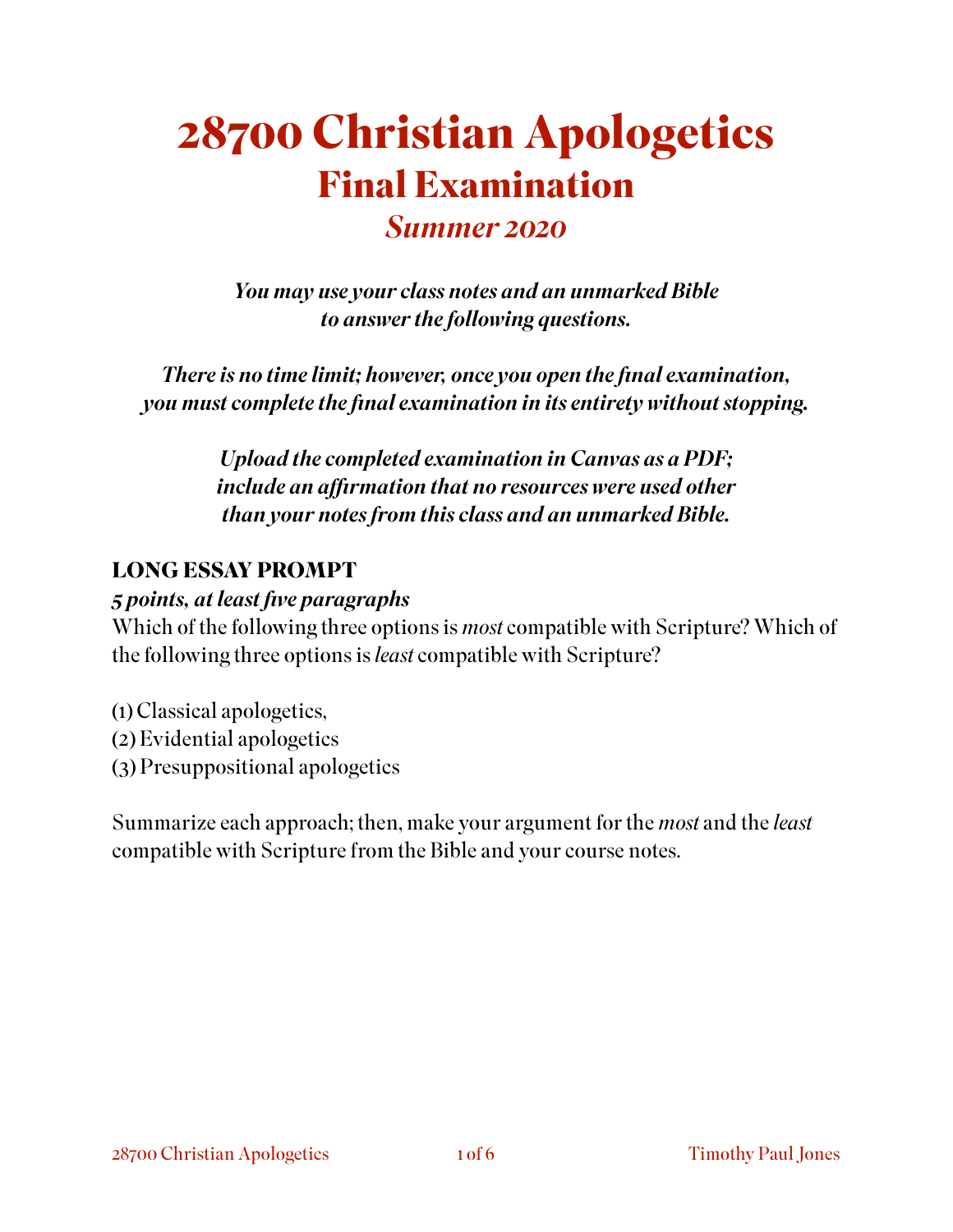### **SHORT ESSAY PROMPTS**

### *4 points each, at least two paragraphs but no more than four paragraphs each*

**PROMPT 1:** Suppose that someone says to you, "You only believe that the Bible is true because the Bible claims that it's true. That's circular reasoning!"

Develop a gracious and reasonable response to this accusation.

Depending on which apologetics method you find to be most compatible with Scripture, your response might focus on external evidences, on the resurrection of Jesus, on the witness of the Holy Spirit, on the self-authentication of Scripture, or on some combination of these factors. Course lecture notes and *Why Should I Trust the Bible?* will be helpful as you develop your response.

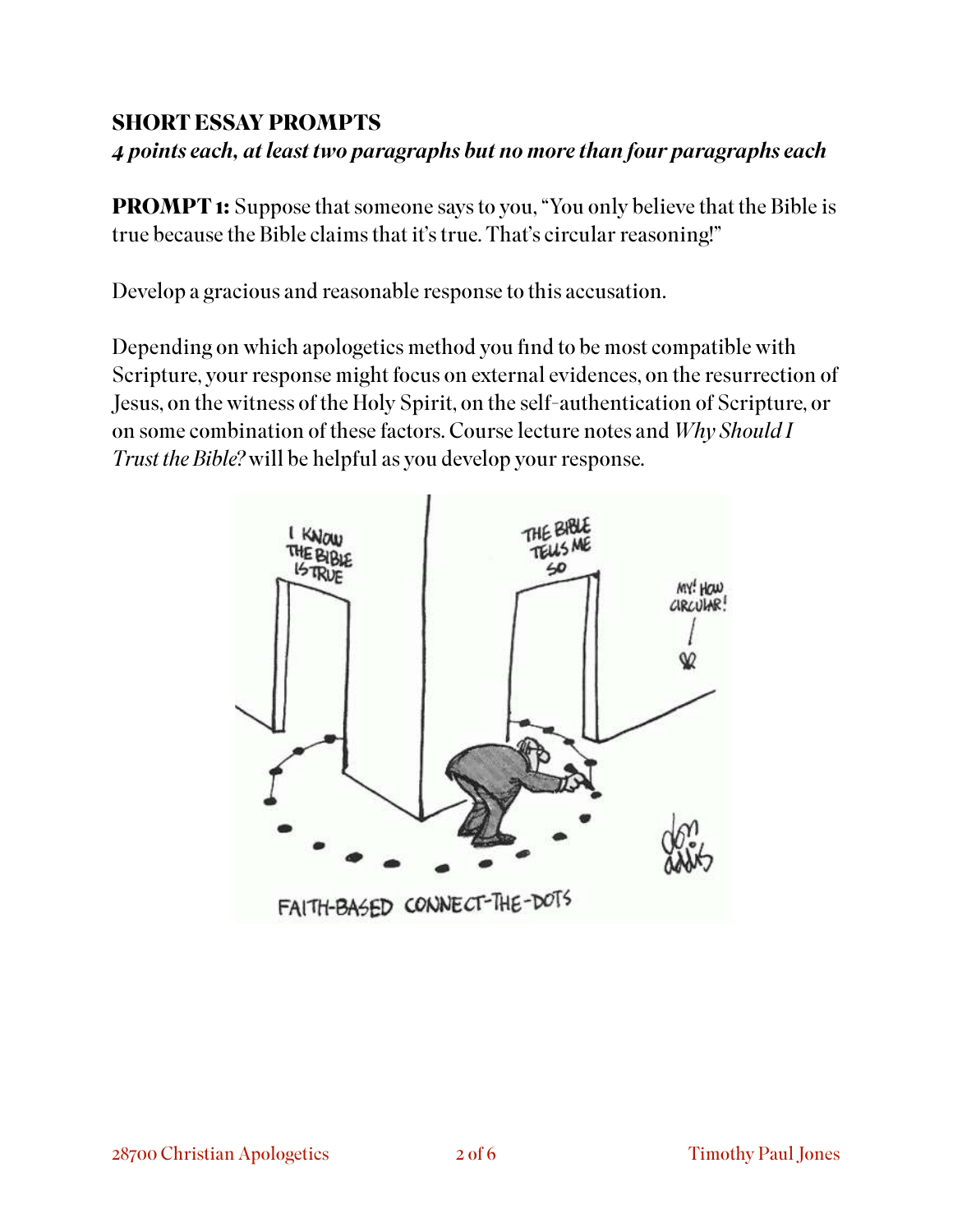**PROMPT 2:** In the dialogue below between Fantomex and a Kree warrior, theism is presented by the Kree warrior as mathematically falsifiable ("a mathematical equation that proves the nonexistence of any deities") and immature ("we learn it when we're children, about the same time we learn not to soil ourselves").

Write an argument refuting the claim that theism is disprovable through mathematical means. Then, build on this refutation by providing a relevant classical argument for theism . Use notes from course lectures and notes from *Apologetics at the Cross,* chapters 3 and 12. It may be helpful to consider the ways in which this presentation of theism and atheism exemplifies the "coming-of-age narrative" and "scientism," as described in *Apologetics at the Cross*.

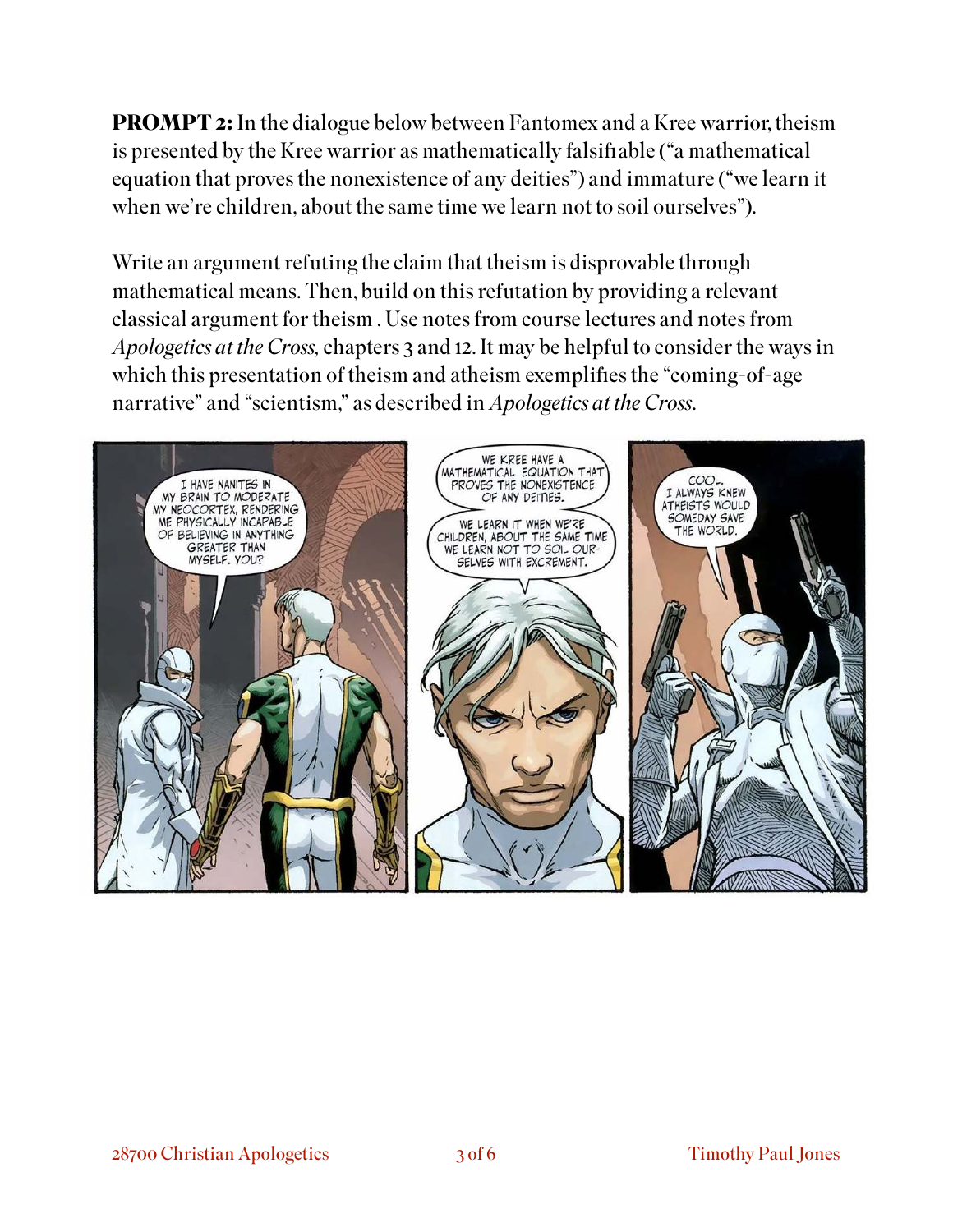**PROMPT 3:** In the graphic below, Viv engages in theistic practices after the death of her brother Vin, even though she does not believe in God. She and her father Vision are apparently unable to live consistently within their naturalistic worldview. As a result, in a time of grief, they draw from the resources of theism. Use their incapacity to live consistently within their own worldview as a starting point to develop a presuppositional argument for Christian theism. Use your notes from the course lectures and from *Apologetics at the Cross* chapters 4 and 5.



28700 Christian Apologetics 4 of 6 Timothy Paul Jones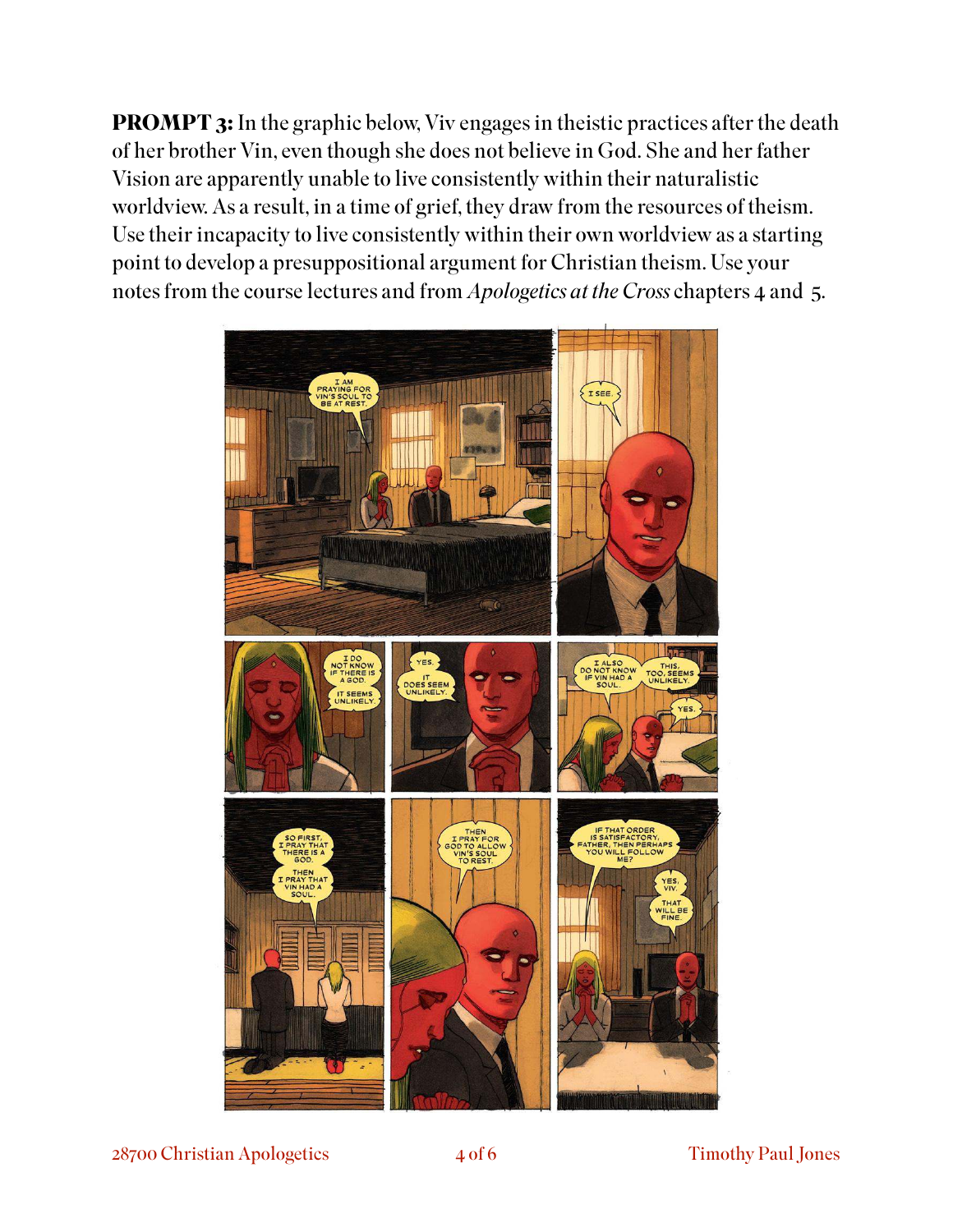**PROMPT 4:** Develop a reverent, reasonable, and humble response to the meme below. Your response should begin with historical evidences connected to the New Testament Gospels. Your notes from course lectures, from C.S. Lewis's essay "Fern-Seed and Elephants," and from the book *Why Should I Trust the Bible?* will be helpful.



## Trying to prove God with the bible is like trying to prove Superman with a comic book.